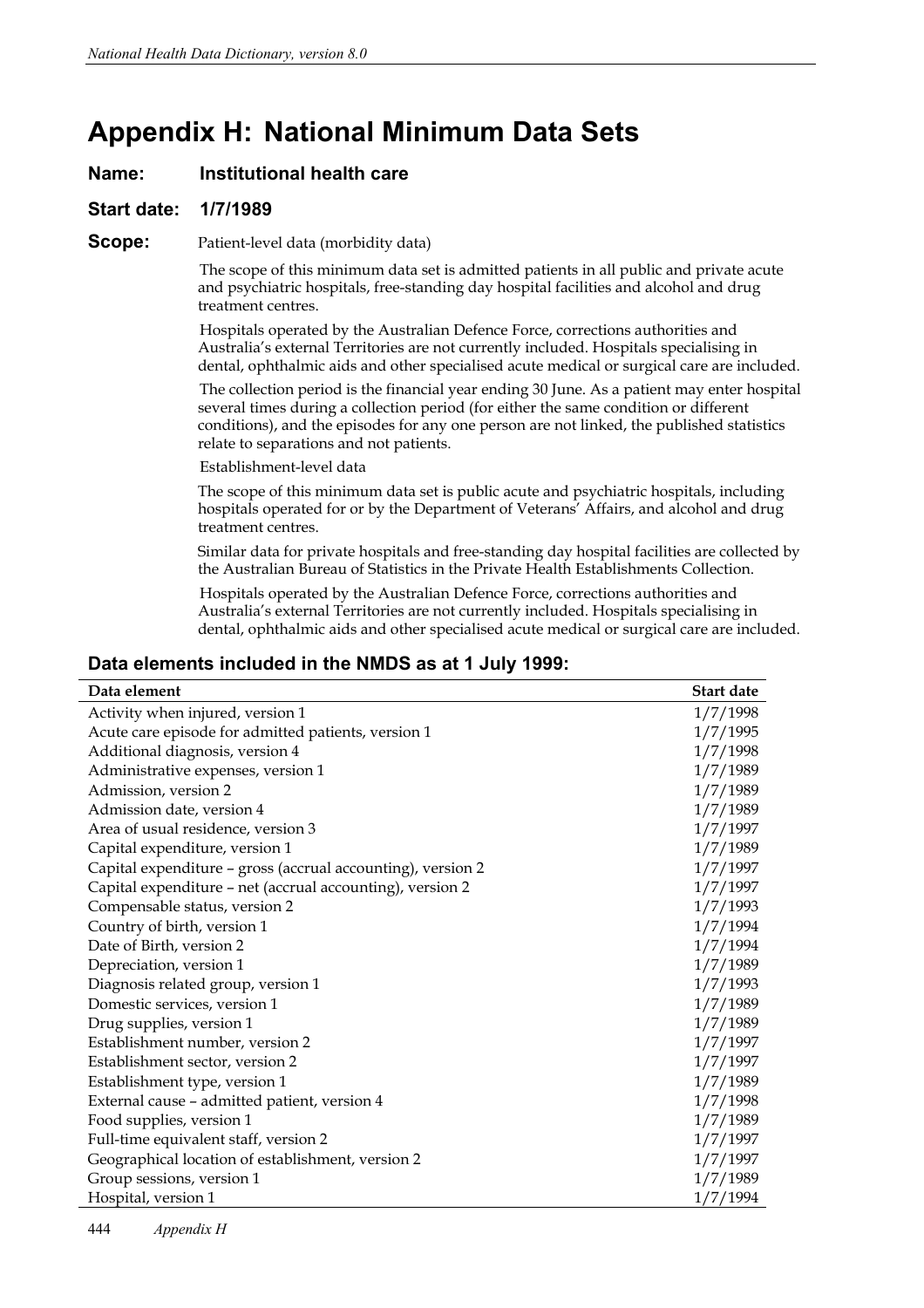| Data element                                                                        | Start date |
|-------------------------------------------------------------------------------------|------------|
| Hospital boarder, version 1                                                         | 1/7/1994   |
| Hospital insurance status, version 3                                                | 1/7/1997   |
| Indigenous status, version 2                                                        | 1/7/1997   |
| Indirect health care expenditure, version 1                                         | 1/7/1989   |
| Individual/group session, version 1                                                 | 1/7/1989   |
| Infant weight, neonate, stillborn, version 3                                        | 1/7/1997   |
| Intended length of hospital stay, version 1                                         | 1/7/1995   |
| Interest payments, version 1                                                        | 1/7/1989   |
| Inter-hospital same-day contracted patient, version 1                               | 1/7/1994   |
| Live birth, version 1                                                               | 1/7/1994   |
| Major diagnostic category, version 1                                                | 1/7/1993   |
| Medical and surgical supplies, version 1                                            | 1/7/1989   |
| Mental health legal status, version 4                                               | 1/7/1999   |
| Mode of admission, version 4                                                        | 1/7/1999   |
| Mode of separation, version 2                                                       | 1/7/1993   |
| Neonate, version 1                                                                  | 1/7/1995   |
| Non-admitted patient, version 1                                                     | 1/7/1994   |
| Number of available beds for admitted patients, version 2                           | 1/7/1997   |
| Number of leave periods, version 3                                                  | 1/7/1996   |
| Occasions of service, version 1                                                     | 1/7/1989   |
| Other recurrent expenditure, version 1                                              | 1/7/1989   |
| Other revenues, version 1                                                           | 1/7/1989   |
| Overnight-stay patient, version 1                                                   | 1/7/1994   |
| Patient, version 1                                                                  | 1/7/1995   |
| Patient accommodation eligibility status, version 2                                 | 1/7/1993   |
| Patient days, version 2                                                             | 1/7/1995   |
| Patient revenue, version 1                                                          | 1/7/1989   |
| Patient transport, version 1                                                        | 1/7/1989   |
| Payments to visiting medical officers, version 1                                    | 1/7/1989   |
| Person identifier, version 1                                                        | 1/7/1989   |
| Place of occurrence of external cause of injury - admitted patient, version 4       | 1/7/1998   |
| Principal diagnosis, version 3                                                      | 1/7/1998   |
| Procedure, version 5                                                                | 1/7/1999   |
| Recoveries, version 1                                                               | 1/7/1989   |
| Region code, version 2                                                              | 1/7/1997   |
| Repairs and maintenance, version 1                                                  | 1/7/1989   |
| Salaries and wages, version 1                                                       | 1/7/1989   |
| Same-day patient, version 1                                                         | 1/7/1994   |
| Separation, version 2                                                               | 1/7/1999   |
| Separation date, version 5                                                          | 1/7/1999   |
| Separations, version 2                                                              | 1/7/1994   |
| Sex, version 2                                                                      | 1/7/1994   |
| Source of referral to acute hospital or private psychiatric hospital, version 3     | 1/7/1997   |
| Source of referral to public psychiatric hospital, version 3                        | 1/7/1997   |
| Specialised service indicators, version 1                                           | 1/7/1989   |
| State identifier, version 2                                                         | 1/7/1997   |
| Superannuation employer contributions (including funding basis), version 1          | 1/7/1989   |
| Teaching status, version 1                                                          | 1/7/1989   |
| Total leave days, version 3                                                         | 1/7/1996   |
| Total psychiatric care days, version 2                                              | 1/7/1998   |
| Treatment mode, version 2                                                           | 1/7/1994   |
| Type of episode of care, version 3                                                  | 1/7/1998   |
| Type of non-admitted patient care, version 1                                        | 1/7/1994   |
| Type of non-admitted patient care (public psychiatric, alcohol and drug), version 1 | 1/7/1989   |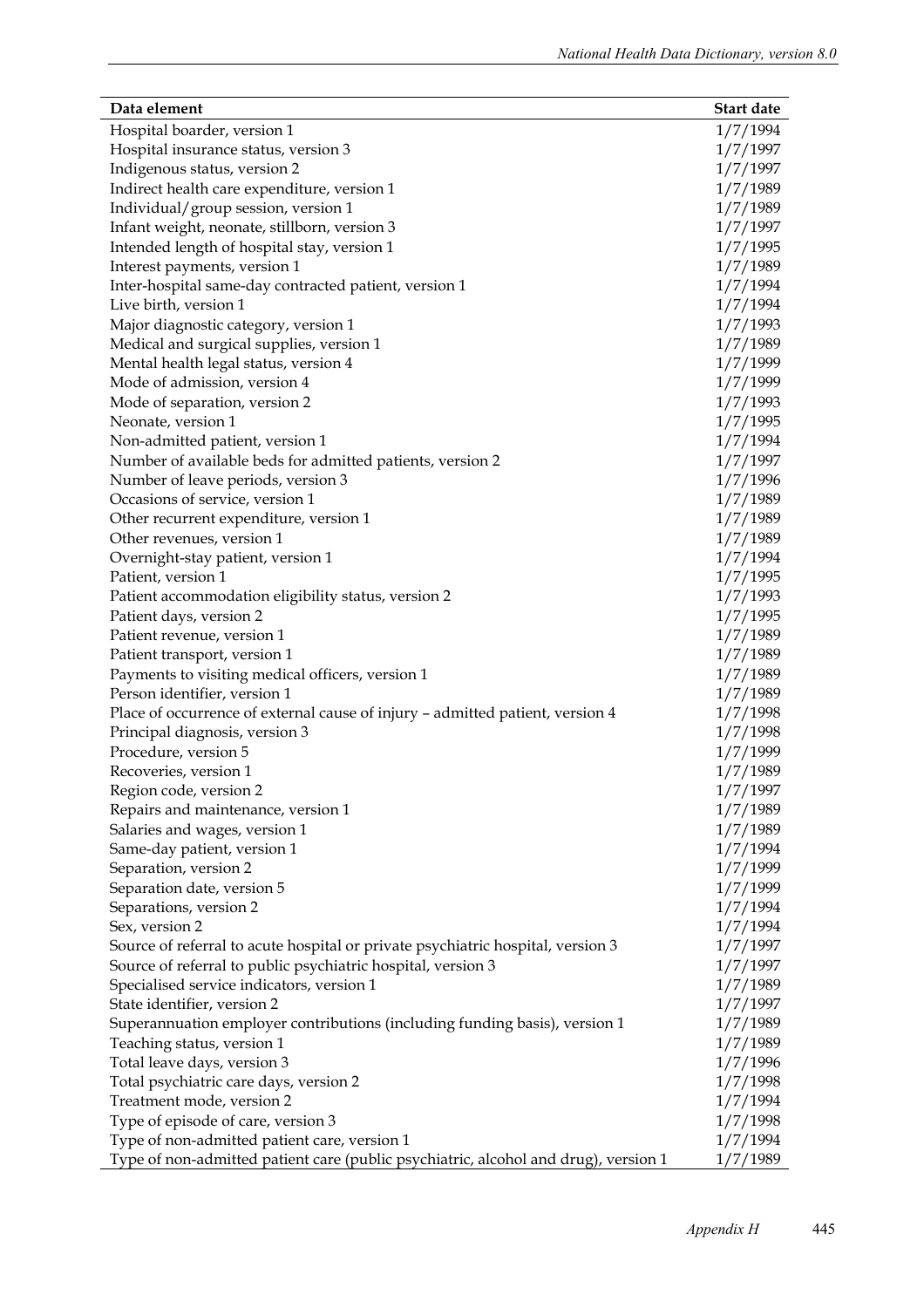## **Name: Institutional mental health care**

## **Start date: 1/7/1997**

**Scope:** The scope of this minimum data set is restricted to admitted patients receiving care in psychiatric hospitals or in designated psychiatric units in acute hospitals. The scope does not currently include patients who may be receiving treatment for psychiatric conditions in acute hospitals who are not in psychiatric units.

| Data element                                                                                 | Start date |
|----------------------------------------------------------------------------------------------|------------|
| Additional diagnosis, version 4                                                              | 1/7/1998   |
| Admission date, version 4                                                                    | 1/7/1997   |
| Area of usual residence, version 3                                                           | 1/7/1997   |
| Compensable status, version 2                                                                | 1/7/1997   |
| Country of birth, version 2                                                                  | 1/7/1997   |
| Date of birth, version 2                                                                     | 1/7/1997   |
| Diagnosis related group, version 1                                                           | 1/7/1997   |
| Employment status - acute hospital and private psychiatric hospital admissions,<br>version 2 | 1/7/1997   |
| Employment status - public psychiatric hospital admissions, version 2                        | 1/7/1997   |
| Establishment identifier, version 2                                                          | 1/7/1997   |
| Establishment number, version 2                                                              | 1/7/1997   |
| Establishment sector, version 2                                                              | 1/7/1997   |
| Hospital insurance status, version 3                                                         | 1/7/1997   |
| Indigenous status, version 2                                                                 | 1/7/1997   |
| Major diagnostic category, version 1                                                         | 1/7/1997   |
| Marital status, version 2                                                                    | 1/7/1997   |
| Mental health legal status, version 4                                                        | 1/7/1999   |
| Mode of admission, version 4                                                                 | 1/7/1999   |
| Mode of separation, version 2                                                                | 1/7/1997   |
| Number of leave periods, version 3                                                           | 1/7/1997   |
| Patient accommodation eligibility status, version 2                                          | 1/7/1997   |
| Pension status - psychiatric patients, version 2                                             | 1/7/1997   |
| Person identifier, version 1                                                                 | 1/7/1997   |
| Previous specialised treatment, version 3                                                    | 1/7/1999   |
| Principal diagnosis, version 3                                                               | 1/7/1998   |
| Region code, version 2                                                                       | 1/7/1997   |
| Separation date, version 5                                                                   | 1/7/1999   |
| Sex, version 2                                                                               | 1/7/1997   |
| State identifier, version 2                                                                  | 1/7/1997   |
| Total leave days, version 3                                                                  | 1/7/1997   |
| Total psychiatric care days, version 2                                                       | 1/7/1998   |
| Type of accommodation, version 2                                                             | 1/7/1999   |
| Type of episode of care, version 3                                                           | 1/7/1998   |
| Type of usual accommodation, version 1                                                       | 1/7/1997   |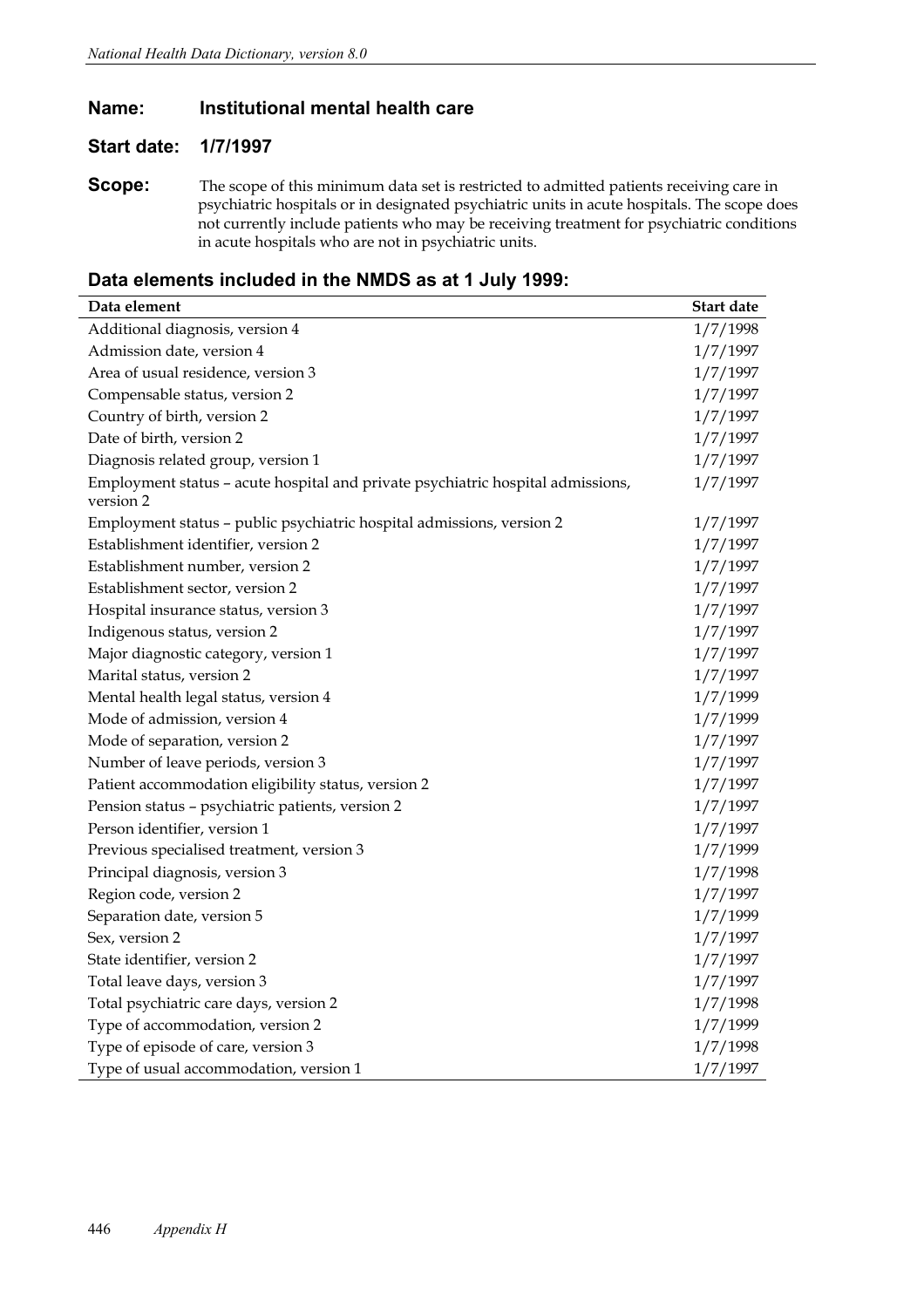## **Name: Community mental health care**

## **Start date: 1/7/1998**

**Scope:** Data required for reporting by specialised psychiatric services that deliver ambulatory services, in both institutional and community settings and/or community-based residential care. It does not extend to services provided to patients who are in general (non-specialised) care who may be receiving treatment or rehabilitation for psychiatric conditions.

> The data provided through the National Minimum Data Set – Community mental health care supplements that reported for psychiatric and acute care hospitals through the National Minimum Data Set – Institutional mental health care.

| Data element                                                               | Start date |
|----------------------------------------------------------------------------|------------|
| Additional diagnosis, version 4                                            | 1/7/2000   |
| Administrative expenses, version 1                                         | 1/7/1998   |
| Date of Birth, version 2                                                   | 1/7/2000   |
| Depreciation, version 1                                                    | 1/7/1998   |
| Domestic services, version 1                                               | 1/7/1998   |
| Drug supplies, version 1                                                   | 1/7/1998   |
| Establishment identifier, version 2                                        | 1/7/1998   |
| Food supplies, version 1                                                   | 1/7/1998   |
| Geographical location of establishment, version 2                          | 1/7/1998   |
| Indigenous status, version 2                                               | 1/7/2000   |
| Interest payments, version 1                                               | 1/7/1998   |
| Medical and surgical supplies, version 1                                   | 1/7/1998   |
| Mental health legal status, version 4                                      | 1/7/2000   |
| Non-salary operating costs, version 1                                      | 1/7/1998   |
| Number of available beds for admitted patients, version 2                  | 1/7/1998   |
| Number of contacts (psychiatric outpatient clinic/day program), version 1  | 1/7/2000   |
| Number of service contact dates, version 2                                 | 1/7/2000   |
| Other recurrent expenditure, version 1                                     | 1/7/1998   |
| Patient transport, version 1                                               | 1/7/1998   |
| Payments to visiting medical officers, version 1                           | 1/7/1998   |
| Person identifier, version 1                                               | 1/7/2000   |
| Principal diagnosis, version 3                                             | 1/7/2000   |
| Repairs and maintenance, version 1                                         | 1/7/1998   |
| Salaries and wages, version 1                                              | 1/7/1998   |
| Separations, version 2                                                     | 1/7/1998   |
| Sex, version 2                                                             | 1/7/2000   |
| Superannuation employer contributions (including funding basis), version 1 | 1/7/1998   |
| Total psychiatric care days, version 2                                     | 1/7/2000   |
|                                                                            |            |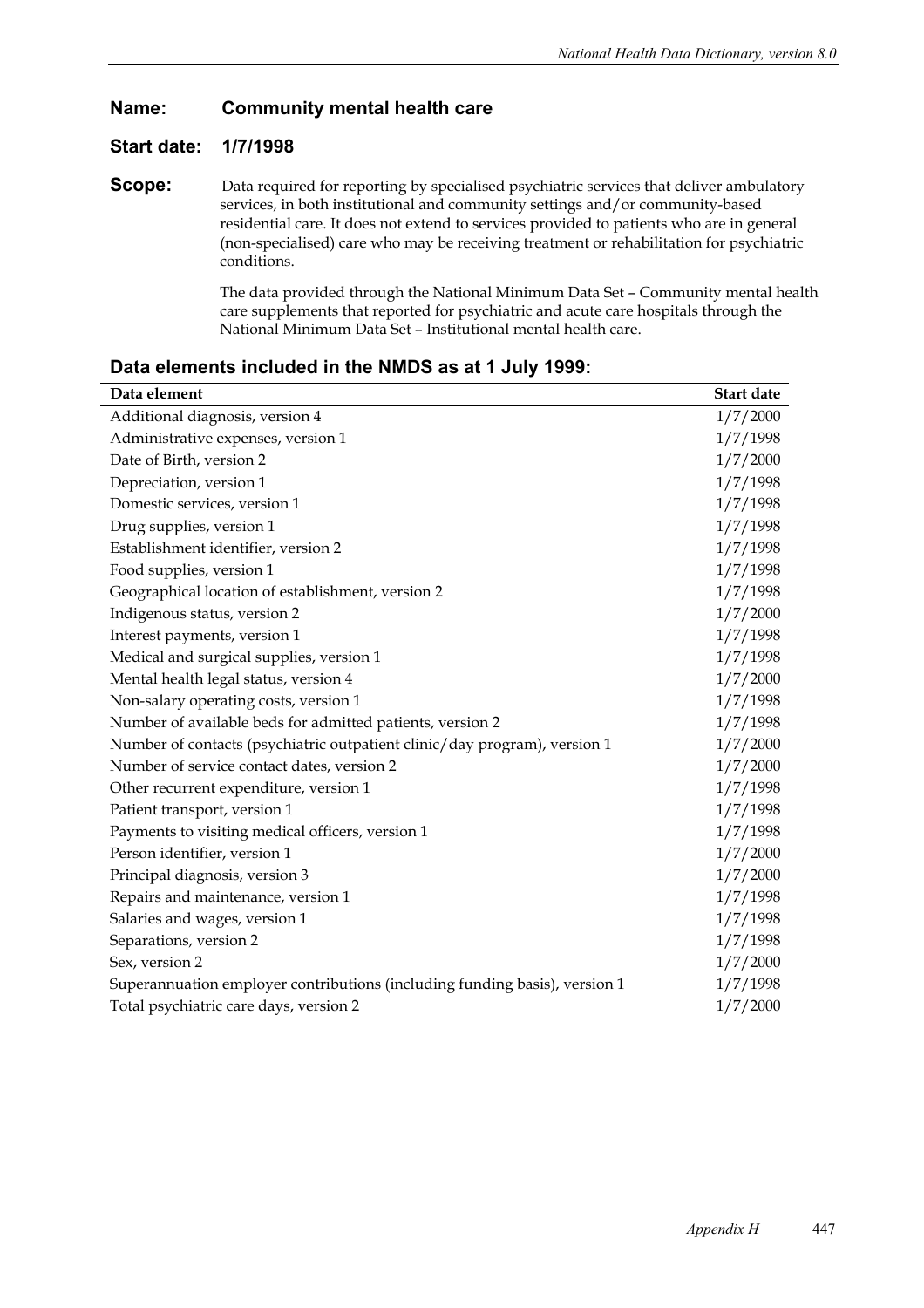#### **Name: Elective surgery waiting times**

## **Start date: 1/7/1994**

**Scope:** The scope of this minimum data set is based on waiting lists for elective surgical care in public acute hospitals.

> Hospitals operated by the Australian Defence Force, corrections authorities and Australia's external Territories are not currently included.

To monitor time waited by patients who are yet to be admitted to hospital, the scope is patients on or removed from the waiting lists on a date or during a period.

To monitor time waited by patients who have been admitted for elective care, the scope is patients admitted to hospital from the elective surgical waiting list.

Hospitals operated by the Australian Defence Forces, corrections authorities and Australia's external Territories are excluded.

| Data Element                             | <b>Start Date</b> |
|------------------------------------------|-------------------|
| Category reassignment date, version 2    | 1/7/1997          |
| Census date, version 2                   | 1/7/1997          |
| Clinical review, version 1               | 1/7/1997          |
| Clinical urgency, version 2              | 1/7/1997          |
| Elective care, version 1                 | 1/7/1997          |
| Elective surgery, version 1              | 1/7/1997          |
| Extended wait patient, version 1         | 1/7/1999          |
| Hospital census, version 1               | 1/7/1997          |
| Hospital waiting list, version 1         | 1/7/1997          |
| Indicator procedure, version 3           | 1/7/1997          |
| Listing date, version 2                  | 1/7/1997          |
| Non-elective care, version 1             | 1/7/1996          |
| Overdue patient, version 3               | 1/7/1997          |
| Patient listing status, version 3        | 1/7/1997          |
| Reason for removal, version 2            | 1/7/1997          |
| Surgical specialty, version 1            | 1/7/1995          |
| Waiting list category, version 3         | 1/7/1995          |
| Waiting time at a census date, version 1 | 1/7/1999          |
| Waiting time at admission, version 1     | 1/7/1999          |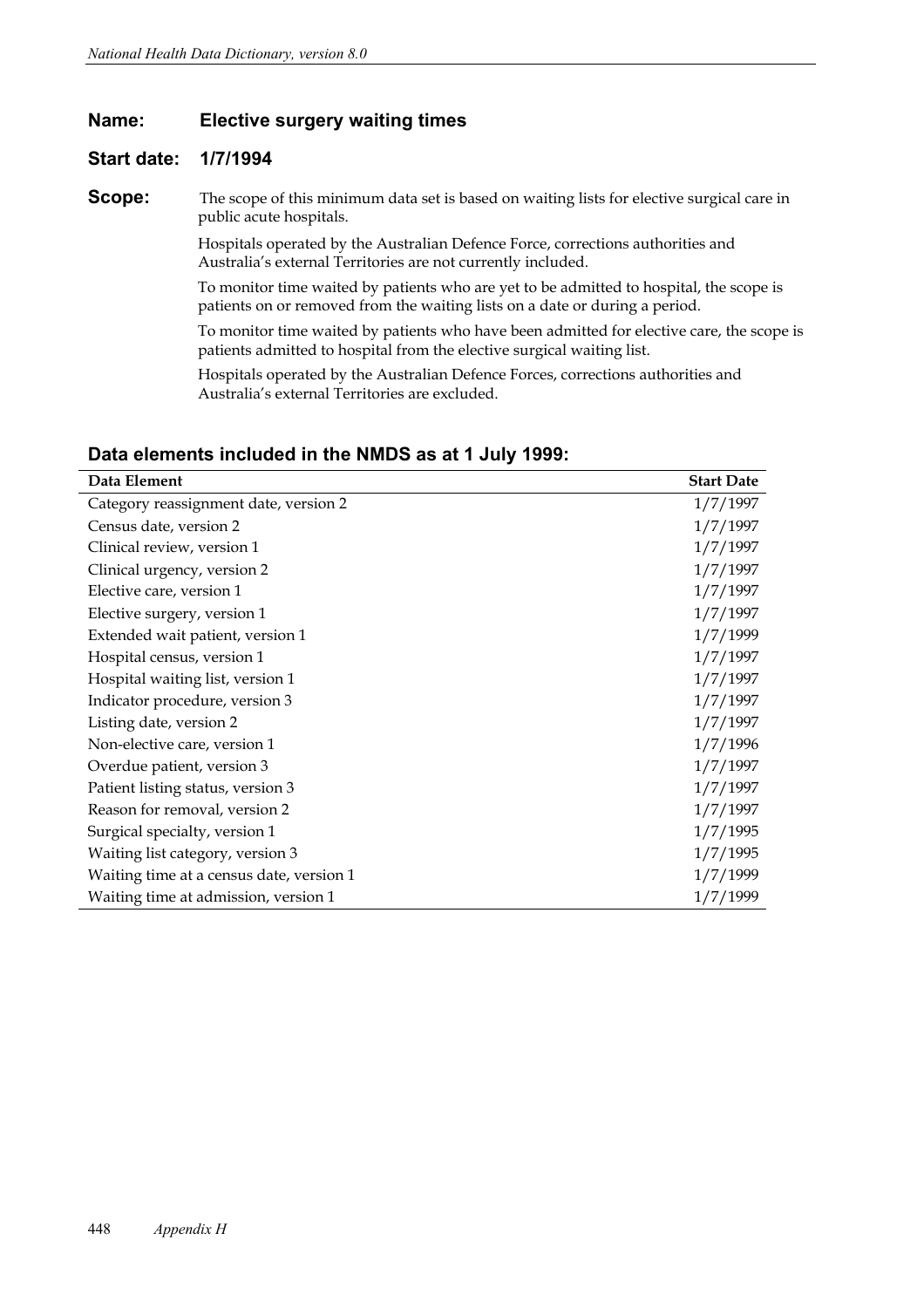# **Name: Emergency Department waiting times**

## **Start date: 1/7/1999**

**Scope:** The scope of this minimum data set is to be negotiated between Commonwealth and State and Territory Government health authorities. It is likely that data will only be required for reporting by metropolitan hospitals and larger rural and regional hospitals.

## **Data elements included in the NMDS as at 1 July 1999:**

| Data element                                                     | Start date |
|------------------------------------------------------------------|------------|
| Date of triage, version 1                                        | 1/7/1999   |
| Date of service event, version 1                                 | 1/7/1999   |
| Date patient presents, version 1                                 | 1/7/1999   |
| Departure status, version 1                                      | 1/7/1999   |
| Emergency Department waiting time to service delivery, version 1 | 1/7/1999   |
| Establishment number, version 2                                  | 1/7/1999   |
| Patient presentation at Emergency Department, version 1          | 1/7/1999   |
| Time of triage, version 1                                        | 1/7/1999   |
| Time patient presents, version 1                                 | 1/7/1999   |
| Triage category, version 1                                       | 1/7/1999   |
| Type of visit, version 1                                         | 1/7/1999   |

## **Name: Health labour force**

**Start date: 1/7/1989**

**Scope:** The scope of this set of data elements is all health occupations. National collections using this data set have been undertaken for the professions of medicine, nursing, dentistry, pharmacy, physiotherapy and podiatry, using labour force questionnaires in the annual renewal of registration to practice.

| Data element                                                           | Start date |
|------------------------------------------------------------------------|------------|
|                                                                        |            |
| Classification of health labour force job, version 1                   | 1/7/1995   |
| Date of birth, version 2                                               | 1/7/1995   |
| Health labour force, version 1                                         | 1/7/1995   |
| Hours worked by health professional, version 2                         | 1/7/1997   |
| Hours worked by medical practitioner in direct patient care, version 2 | 1/7/1997   |
| Hours on-call (not worked) by medical practitioner, version 2          | 1/7/1997   |
| Principal area of clinical practice, version 1                         | 1/7/1995   |
| Principal status of health professional, version 1                     | 1/7/1995   |
| Profession labour force status of health professional, version 1       | 1/7/1995   |
| Total hours worked by medical practitioner, version 2                  | 1/7/1997   |
| Type and sector of employment establishment, version 1                 | 1/7/1995   |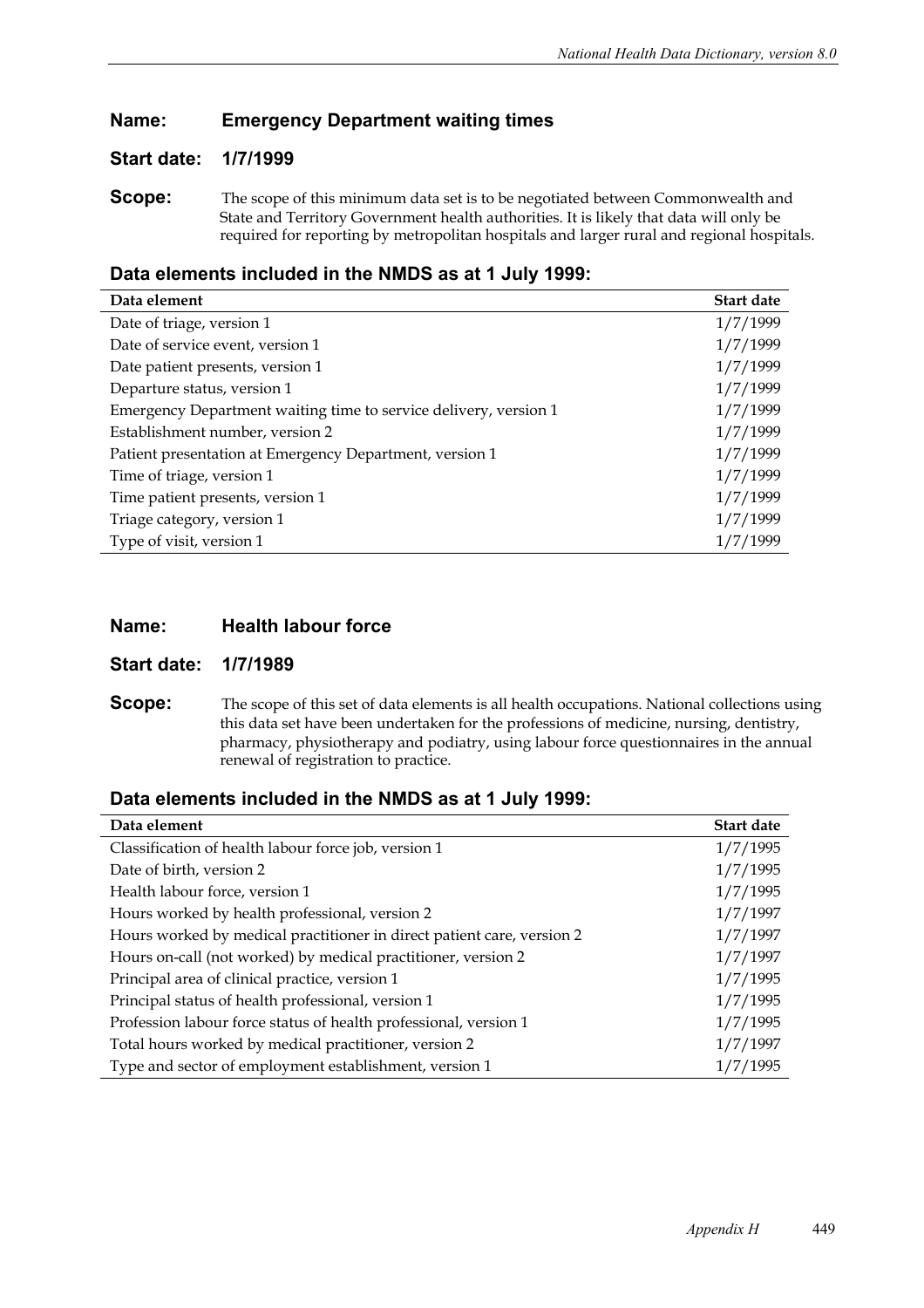# **Name: Injury surveillance**

## **Start date: 1/7/1989**

**Scope:** The scope of this minimum data set is patient level data from selected emergency departments of hospitals and other settings.

# **Data elements included in the NMDS as at 1 July 1999:**

| Data element                                                                      | Start date |
|-----------------------------------------------------------------------------------|------------|
| Activity when injured, version 1                                                  | 1/7/1996   |
| Bodily location of main injury, version 1                                         | 1/7/1996   |
| External cause - admitted patient, version 4                                      | 1/7/1998   |
| External cause - human intent, version 4                                          | 1/7/1998   |
| Narrative description of injury event, version 1                                  | 1/7/1996   |
| Nature of main injury - non-admitted patient, version 1                           | 1/7/1996   |
| Place of occurrence of external cause of injury - admitted patient, version 4     | 1/7/1998   |
| Place of occurrence of external cause of injury - non-admitted patient, version 3 | 1/7/1997   |

#### **Name: Palliative care**

#### **Start date: 1/7/2000**

**Scope:** At present, the scope of this minimum data set is admitted patients in all public and private acute hospitals, and free-standing day hospital facilities. Hospitals operated by the Australian Defence Force, corrections authorities and Australia's external Territories are not currently included.

| Data element                              | <b>Start date</b> |
|-------------------------------------------|-------------------|
| Additional diagnosis, version 4           | 1/7/2000          |
| Admission date, version 4                 | 1/7/2000          |
| Area of usual residence, version 3        | 1/7/2000          |
| Country of birth, version 2               | 1/7/2000          |
| Date of birth, version 2                  | 1/7/2000          |
| Establishment identifier, version 2       | 1/7/2000          |
| Indigenous status, version 2              | 1/7/2000          |
| Mode of admission, version 4              | 1/7/2000          |
| Mode of separation, version 2             | 1/7/2000          |
| Person identifier, version 1              | 1/7/2000          |
| Previous specialised treatment, version 3 | 1/7/2000          |
| Principal diagnosis, version 3            | 1/7/2000          |
| Separation date, version 5                | 1/7/2000          |
| Sex, version 2                            | 1/7/2000          |
| Type of episode of care, version 3        | 1/7/2000          |